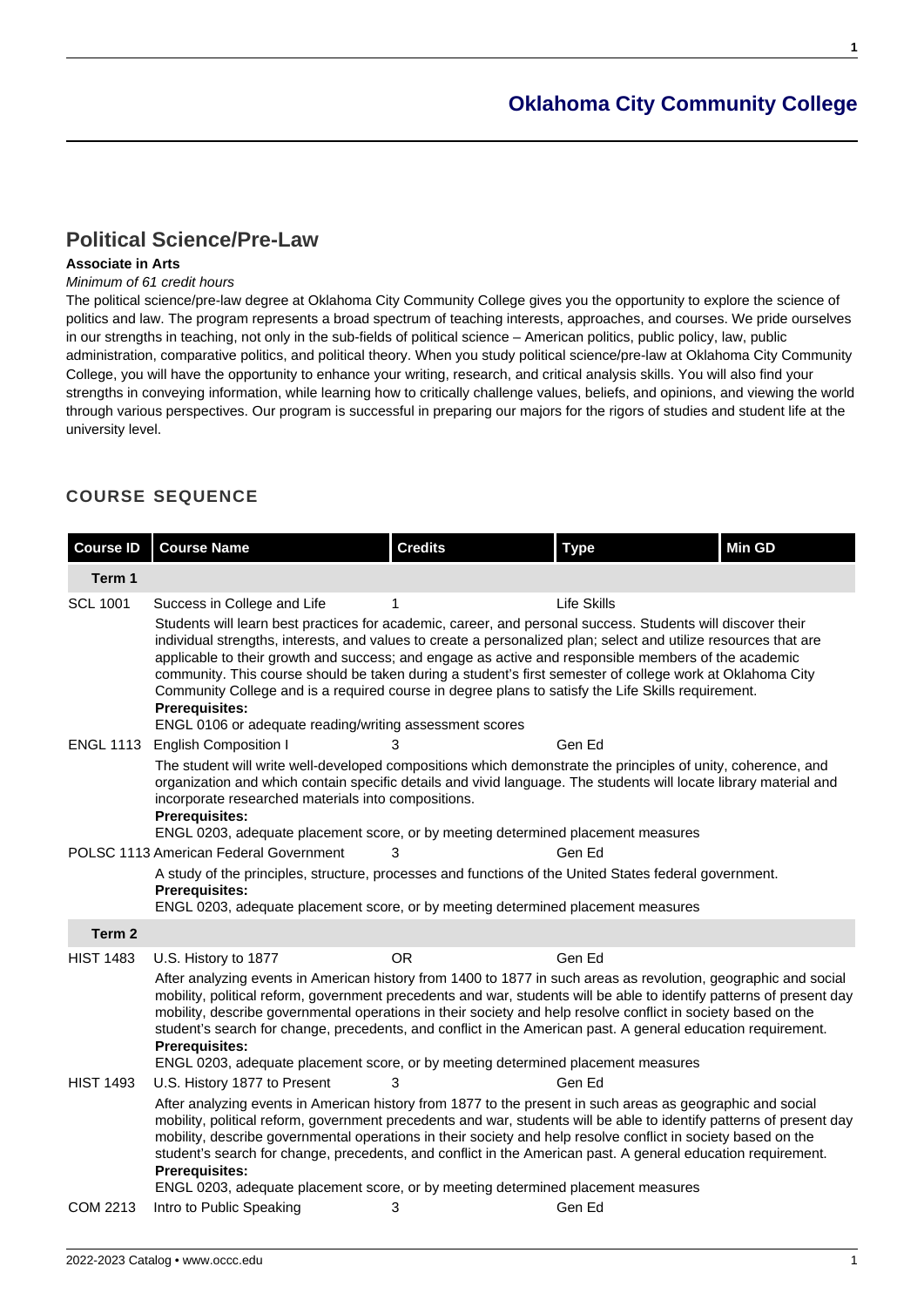Given the principles of effective listening and speaking, the student will assimilate those skills into his or her physical and psychological worlds. After being exposed to public, business and professional speaking, the student will apply the principles of invention, organization, style, and delivery through practical exercises and will use the principles of rhetorical criticism in discussing speeches delivered in class. **Prerequisites:** ENGL 0106 or adequate placement score **Term 3** ENGL 1213 English Composition II 3 Gen Ed In this advanced writing course, students will create essays that explore and evaluate a variety of issues and perspectives suggested by fiction, poetry, drama, essays, and other types of cultural texts. Students will refine and augment the writing techniques they learned in ENGL 1113 or ENGL 1103 to develop well- reasoned, wellstructured arguments in a clear, fluid, and engaging prose style. **Prerequisites:** ENGL 1103 or ENGL 1113 taken within the last year, with strong encouragement for immediate continuation. GEOG 2603 World Regional Geography 3 Gen Ed The student will examine the world's major cultural regions and determine the relationship between the physical environment and economic, social and political conditions. **Prerequisites:** None POL SCI Political Science Elective 3<sup>\*^</sup> 3<sup>\*^</sup> Major Political Science electives include the following: POLSC 1000 Special Topics in Political Science. POLSC 2000 Special Topics in Political Science, POLSC 2103 Introduction to Public Administration, POLSC 2113 Introduction to State and Local Government, POLSC 2123 Introduction to American Politics, POLSC 2213 Contemporary Issues in American Politics, POLSC 2223 Introduction to Law, POLSC 2303 Introduction to International Relations, POLSC 2603 Introduction to Comparative Politics, POLSC 2623 Introduction to Political Theory **Term 4** MATH 1483 Functions and Modeling COR COR Gen Ed The student will demonstrate: an understanding of the general concepts of relation and function and specifically of polynomial, rational, exponential and logarithmic functions; the ability to solve systems of equations by utilizing matrices and determinants; and, the ability to solve practical problems using algebraic and digital techniques. **Prerequisites:** MATH 0313 or adequate math placement; ENGL 0203, adequate placement score, or by meeting determined placement measures MATH 1503 Contemporary Mathematics OR Gen Ed A study of the mathematics needed for critical evaluation of quantitative information and arguments (including logic, critical appraisal of graphs and tables); use of simple mathematical models, and an introduction to elementary statistics. **Prerequisites:** MATH 0313 or adequate math placement. Pre or Co-requisite ENGL 0203 MATH 2013 Introduction to Statistics and 3 Gen Ed The student will solve problems applying the concepts of random sampling, elementary probability, testing hypotheses, descriptive measures, chi-square, regression and correlation, and analysis of variance. **Prerequisites:** MATH 0313 or adequate math placement; ENGL 0203, adequate placement score, or by meeting determined placement measures POL SCI Political Science Elective 3<sup>\*^</sup> 3<sup>\*^</sup> Major Political Science electives include the following: POLSC 1000 Special Topics in Political Science, POLSC 2000 Special Topics in Political Science, POLSC 2103 Introduction to Public Administration, POLSC 2113 Introduction to State and Local Government, POLSC 2123 Introduction to American Politics, POLSC 2213 Contemporary Issues in American Politics, POLSC 2223 Introduction to Law, POLSC 2303 Introduction to International Relations, POLSC 2603 Introduction to Comparative Politics, POLSC 2623 Introduction to Political Theory

**2**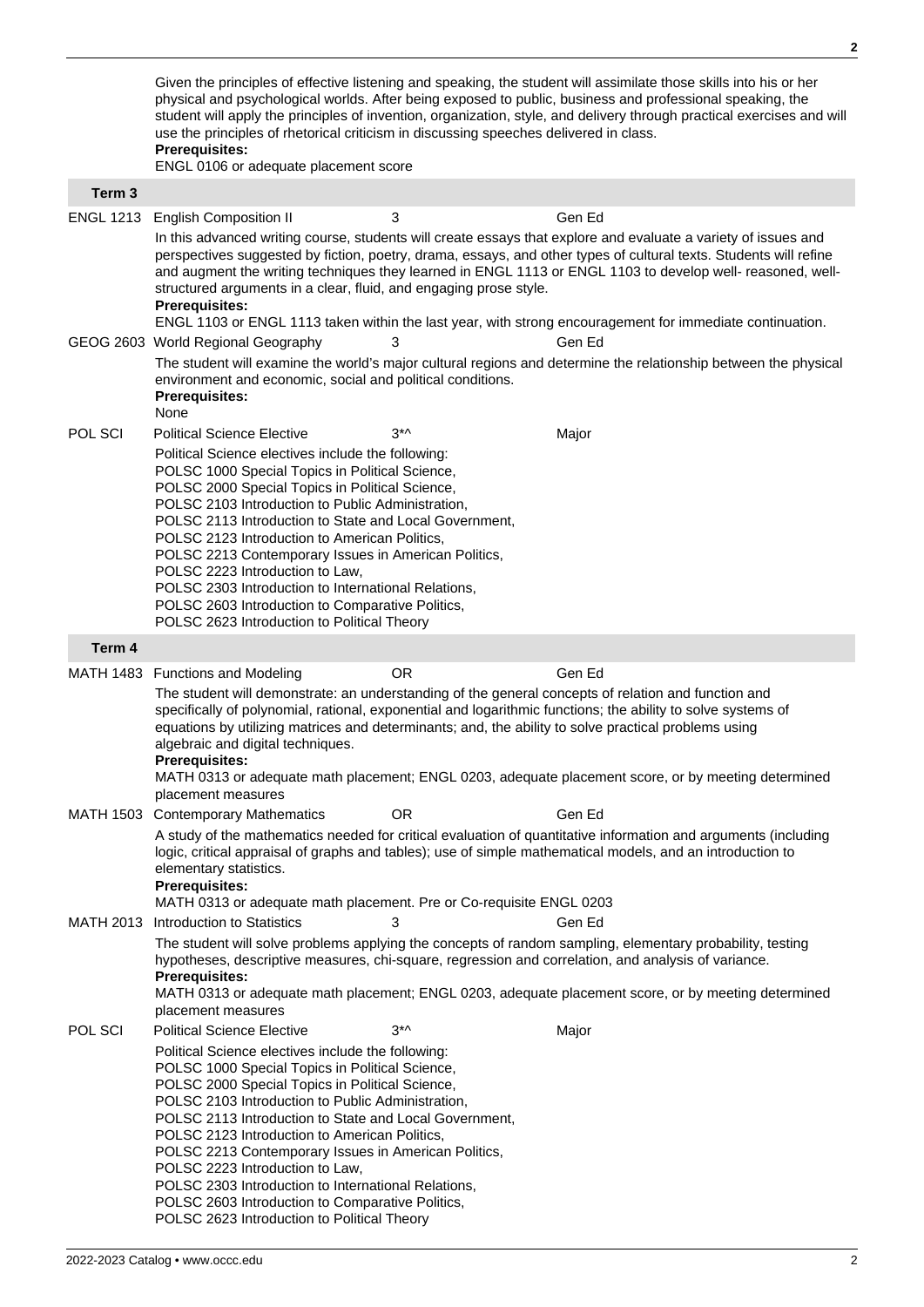| Term 5            |                                                                                                                                                                                                                                                                                                                                                                                                                                                                                                                                                                                                                                                                                                                  |             |         |  |  |
|-------------------|------------------------------------------------------------------------------------------------------------------------------------------------------------------------------------------------------------------------------------------------------------------------------------------------------------------------------------------------------------------------------------------------------------------------------------------------------------------------------------------------------------------------------------------------------------------------------------------------------------------------------------------------------------------------------------------------------------------|-------------|---------|--|--|
| <b>BIO</b>        | <b>Biological Science</b>                                                                                                                                                                                                                                                                                                                                                                                                                                                                                                                                                                                                                                                                                        | 3-4         | Gen Ed  |  |  |
| <b>HUM</b>        | <b>Biological Science</b><br><b>Humanities Elective</b><br>Humanities elective                                                                                                                                                                                                                                                                                                                                                                                                                                                                                                                                                                                                                                   | 3           | Gen Ed  |  |  |
| Term 6            |                                                                                                                                                                                                                                                                                                                                                                                                                                                                                                                                                                                                                                                                                                                  |             |         |  |  |
| POL SCI           | <b>Political Science Elective</b>                                                                                                                                                                                                                                                                                                                                                                                                                                                                                                                                                                                                                                                                                | $3^{\star}$ | Major   |  |  |
|                   | Political Science electives include the following:<br>POLSC 1000 Special Topics in Political Science,<br>POLSC 2000 Special Topics in Political Science,<br>POLSC 2103 Introduction to Public Administration,<br>POLSC 2113 Introduction to State and Local Government,<br>POLSC 2123 Introduction to American Politics,<br>POLSC 2213 Contemporary Issues in American Politics,<br>POLSC 2223 Introduction to Law,<br>POLSC 2303 Introduction to International Relations,<br>POLSC 2603 Introduction to Comparative Politics,<br>POLSC 2623 Introduction to Political Theory                                                                                                                                    |             |         |  |  |
|                   | ECON 1013 Introduction to Economics                                                                                                                                                                                                                                                                                                                                                                                                                                                                                                                                                                                                                                                                              | 3           | Gen Ed  |  |  |
|                   | This course is an introduction to the fundamental framework economists use to analyze problems. Students will<br>explore the principles by which decisions are made by consumers, businesses and the government. Upon<br>completion of this course will be able to relate the principles of economics to solve everyday problems. Topics<br>covered include scarcity, choice and opportunity cost; demand, supply, market efficiency and structure;<br>consumer utility theory, inflation, unemployment and the effects of government policy and intervention.<br><b>Prerequisites:</b><br>MATH 0203 or adequate math placement and ENGL 0203 or adequate placement score, or by meeting<br>determined measures. |             |         |  |  |
| Term 7            |                                                                                                                                                                                                                                                                                                                                                                                                                                                                                                                                                                                                                                                                                                                  |             |         |  |  |
| <b>PHYS</b>       | Any Physical Science                                                                                                                                                                                                                                                                                                                                                                                                                                                                                                                                                                                                                                                                                             | 3-4         | Gen Ed  |  |  |
|                   | Any Physical Science                                                                                                                                                                                                                                                                                                                                                                                                                                                                                                                                                                                                                                                                                             | $3^{\star}$ |         |  |  |
| POL SCI           | <b>Political Science Elective</b><br>Major<br>Political Science electives include the following:<br>POLSC 1000 Special Topics in Political Science,<br>POLSC 2000 Special Topics in Political Science,<br>POLSC 2103 Introduction to Public Administration,<br>POLSC 2113 Introduction to State and Local Government,<br>POLSC 2123 Introduction to American Politics,<br>POLSC 2213 Contemporary Issues in American Politics,<br>POLSC 2223 Introduction to Law,<br>POLSC 2303 Introduction to International Relations,<br>POLSC 2603 Introduction to Comparative Politics,<br>POLSC 2623 Introduction to Political Theory                                                                                      |             |         |  |  |
| Term 8            |                                                                                                                                                                                                                                                                                                                                                                                                                                                                                                                                                                                                                                                                                                                  |             |         |  |  |
| HUM               | <b>Humanities Elective</b><br>Humanities elective                                                                                                                                                                                                                                                                                                                                                                                                                                                                                                                                                                                                                                                                | 3           | Gen Ed  |  |  |
| <b>SUPP</b>       | <b>Guided Support Elective</b><br><b>Guided Support elective</b>                                                                                                                                                                                                                                                                                                                                                                                                                                                                                                                                                                                                                                                 | 5           | Support |  |  |
| Term <sub>9</sub> |                                                                                                                                                                                                                                                                                                                                                                                                                                                                                                                                                                                                                                                                                                                  |             |         |  |  |
| <b>SUPP</b>       | <b>Guided Support Elective</b><br><b>Guided Support elective</b>                                                                                                                                                                                                                                                                                                                                                                                                                                                                                                                                                                                                                                                 | 6           | Support |  |  |

\*Students may choose 12 hours of POLSC electives. POLSC 2103 Public Administration is a 16-week course for presidential election years (fall 2020; fall 2024). If taken as one of the electives, POLSC 2103 would be a 16-week course offered during two 8-week

terms.

^POLSC electives include the following courses: [POLSC 1000 Special Topics in Political Science](https://www.occc.edu/catalog/courses/political-science/special-topics-in-political-science/) [POLSC 2000 Special Topics in Political Science](https://www.occc.edu/catalog/courses/political-science/special-topics-in-political-science-2/) [POLSC 2103 Introduction to Public Administration](https://www.occc.edu/catalog/courses/political-science/introduction-to-public-administration/) **3**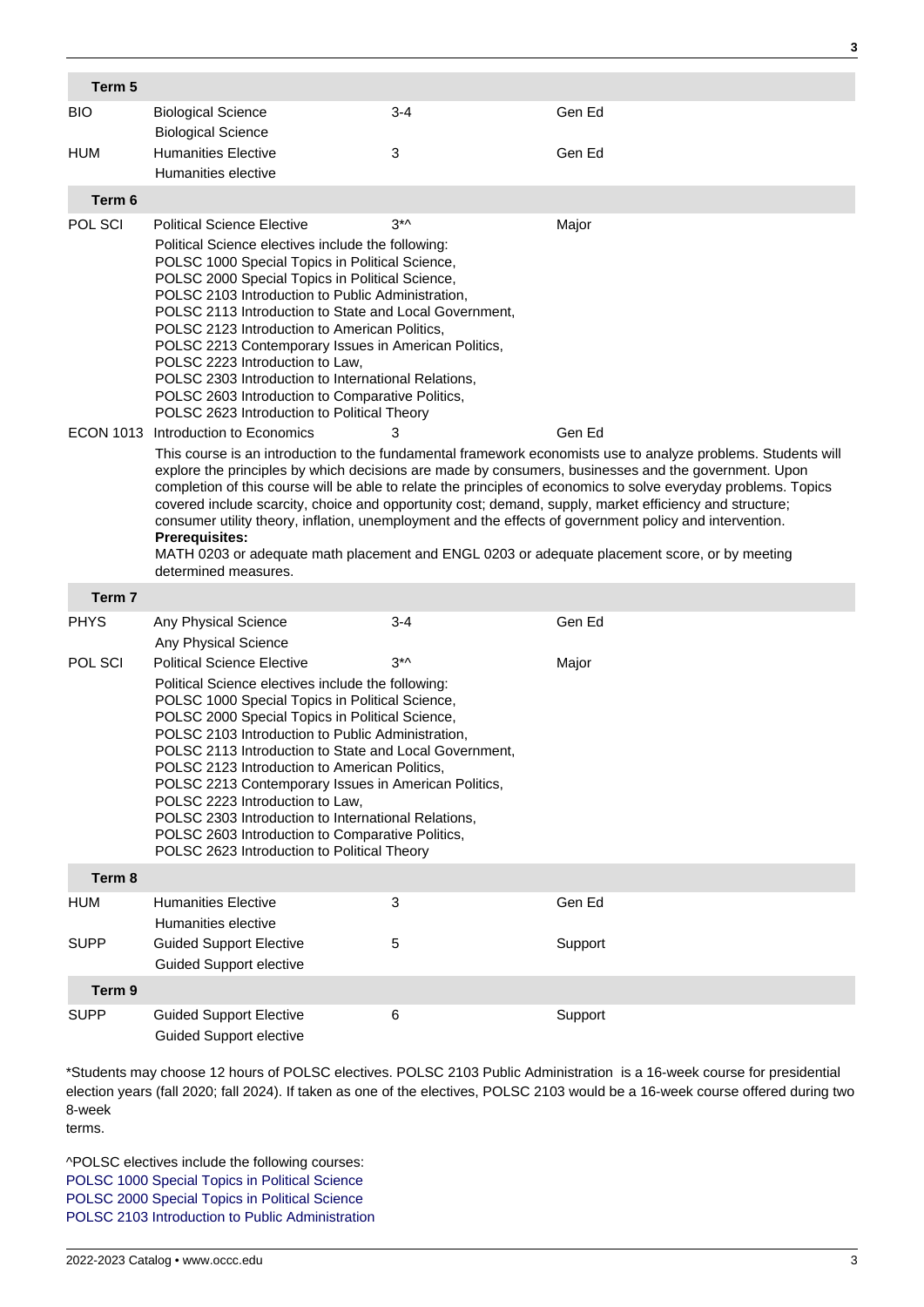[POLSC 2113 Introduction to State and Local Government](https://www.occc.edu/catalog/courses/political-science/introduction-to-state-and-local-government/) [POLSC 2123 Introduction to American Politics](https://www.occc.edu/catalog/courses/political-science/introduction-to-american-politics/) [POLSC 2213 Contemporary Issues in American Politics](https://www.occc.edu/catalog/courses/political-science/contemporary-issues-in-american-politics/) [POLSC 2223 Introduction to Law](https://www.occc.edu/catalog/courses/political-science/introduction-to-law/) [POLSC 2303 Introduction to International Law](/nas/content/live/occcmpr/courses/political-science/polsc-2303.html) [POLSC 2603 Introduction to Comparative Politics](https://www.occc.edu/catalog/courses/political-science/introduction-to-comparative-politics/) [POLSC 2623 Introduction to Political Theory](https://www.occc.edu/catalog/courses/political-science/introduction-to-political-theory/)

## **COURSE GROUPING**

Major Courses: (12 Credit Hours) Political Science: Twelve credit hours Political Science Electives General Education Courses: (37 Credit Hours) English: ENGL 1113; ENGL 1213; History: HIST 1483 or 1493; COM 2213; Political Science: POLSC 1113; Science: Three to four credit hours of general education Biological Science; three to four credit hours general education Physical Science. One of the science courses must include a lab component.; Humanities: Six credit hours Humanities; Mathematics: MATH 1483 or MATH 1503 or MATH 2013; Geography: GEOG 2603; Economics: ECON 1013.Life Skills Courses: (1 credit hour) Life Skills: SCL 1001 Support Courses: (11 Credit Hours) Elective: 11 credit hours Approved Electives (Approved electives are any courses in the following areas: Accounting, Banking and Finance, Business, Computer Science, Journalism and Broadcasting, Economics, History, Psychology, and Sociology.)

# **PROGRAM NOTES**

Notes: This program is designed for students planning to continue their education at a four-year college or university. See University Parallel/Transfer Programs in the general information section of the catalog.

# **COURSE DESCRIPTIONS**

## **BIOLOGICAL SCIENCE**

#### **BIO - Biological Science**

Biological Science **Credits:** 3

## **COMMUNICATIONS**

#### **COM 2213 - Intro to Public Speaking**

Given the principles of effective listening and speaking, the student will assimilate those skills into his or her physical and psychological worlds. After being exposed to public, business and professional speaking, the student will apply the principles of invention, organization, style, and delivery through practical exercises and will use the principles of rhetorical criticism in discussing speeches delivered in class.

**Prerequisites:** ENGL 0106 or adequate placement score **Credits:** 3

## **ECONOMICS**

#### **ECON 1013 - Introduction to Economics**

This course is an introduction to the fundamental framework economists use to analyze problems. Students will explore the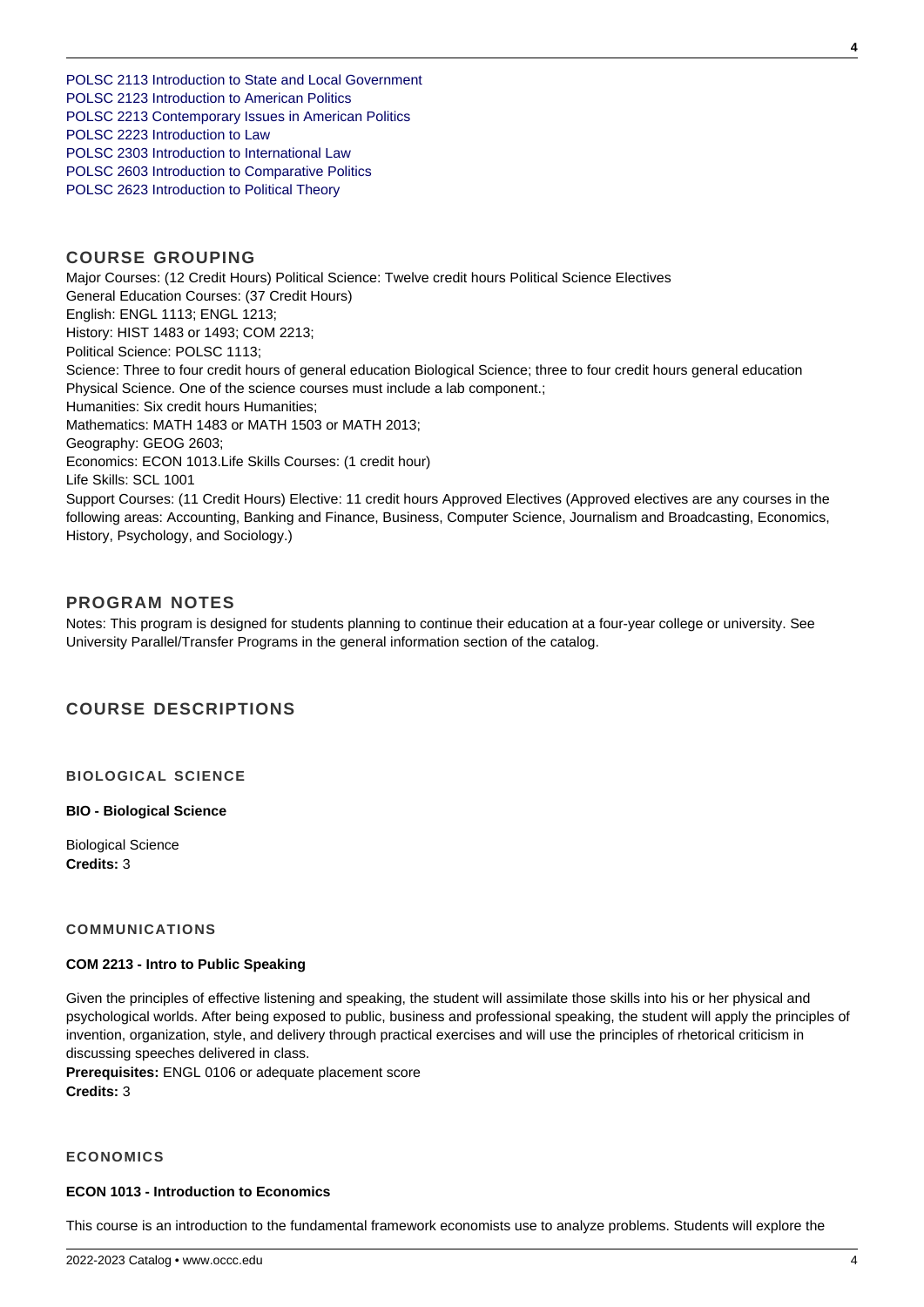principles by which decisions are made by consumers, businesses and the government. Upon completion of this course will be able to relate the principles of economics to solve everyday problems. Topics covered include scarcity, choice and opportunity cost; demand, supply, market efficiency and structure; consumer utility theory, inflation, unemployment and the effects of government policy and intervention.

**Prerequisites:** MATH 0203 or adequate math placement and ENGL 0203 or adequate placement score, or by meeting determined measures.

**Credits:** 3

**ELECTIVES**

## **HUM - Humanities Elective**

Humanities elective **Credits:** 3

### **PHYS - Any Physical Science**

Any Physical Science **Credits:** 3

### **POL SCI - Political Science Elective**

Political Science electives include the following: POLSC 1000 Special Topics in Political Science, POLSC 2000 Special Topics in Political Science, POLSC 2103 Introduction to Public Administration, POLSC 2113 Introduction to State and Local Government, POLSC 2123 Introduction to American Politics, POLSC 2213 Contemporary Issues in American Politics, POLSC 2223 Introduction to Law, POLSC 2303 Introduction to International Relations, POLSC 2603 Introduction to Comparative Politics, POLSC 2623 Introduction to Political Theory **Credits:** 3

#### **SUPP - Guided Support Elective**

Guided Support elective **Credits:** 3

## **ENGLISH**

## **ENGL 1113 - English Composition I**

The student will write well-developed compositions which demonstrate the principles of unity, coherence, and organization and which contain specific details and vivid language. The students will locate library material and incorporate researched materials into compositions.

**Prerequisites:** ENGL 0203, adequate placement score, or by meeting determined placement measures **Credits:** 3

#### **ENGL 1213 - English Composition II**

In this advanced writing course, students will create essays that explore and evaluate a variety of issues and perspectives suggested by fiction, poetry, drama, essays, and other types of cultural texts. Students will refine and augment the writing techniques they learned in ENGL 1113 or ENGL 1103 to develop well- reasoned, well-structured arguments in a clear, fluid, and engaging prose style.

**Prerequisites:** ENGL 1103 or ENGL 1113 taken within the last year, with strong encouragement for immediate continuation. **Credits:** 3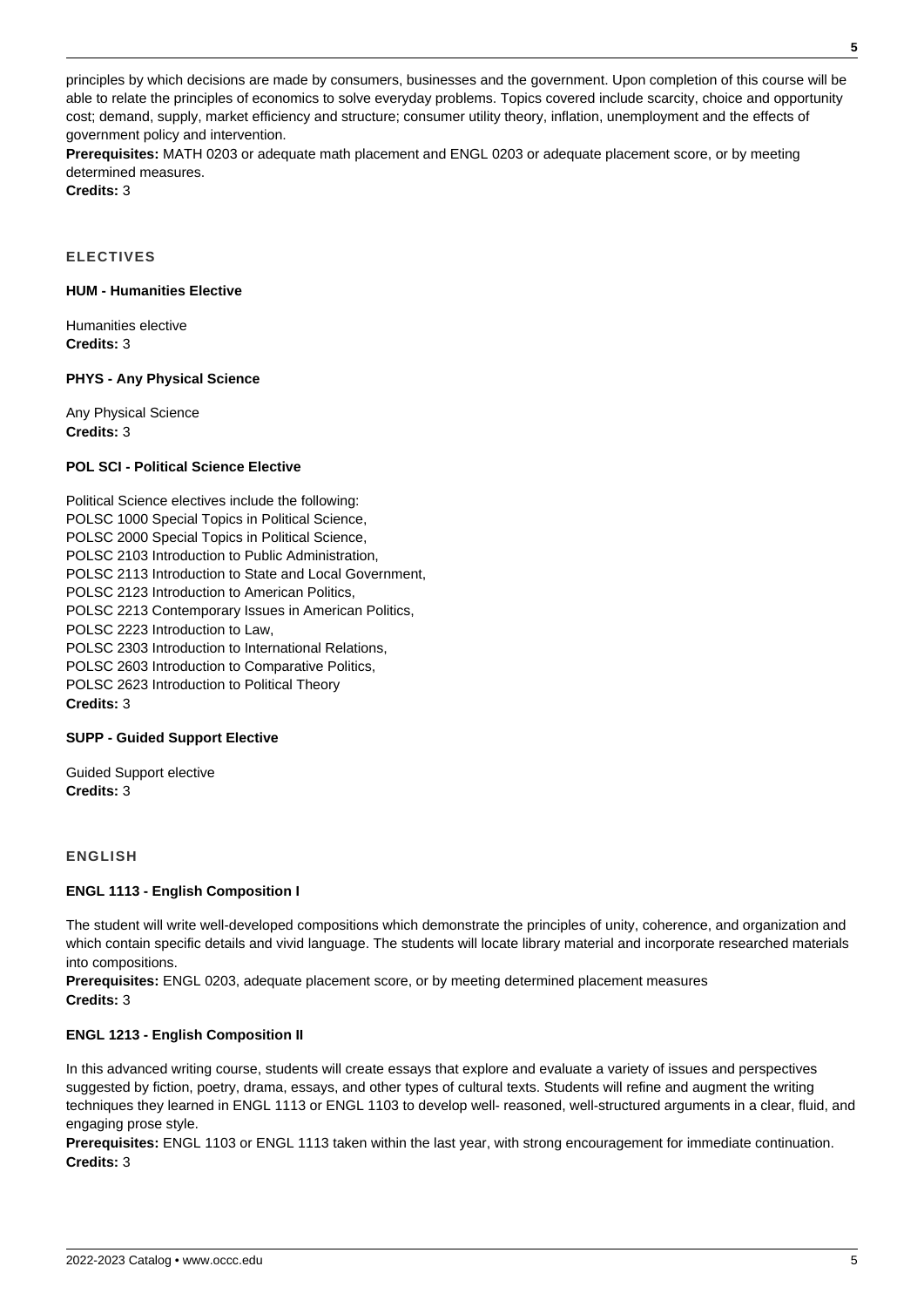## **GEOGRAPHY**

#### **GEOG 2603 - World Regional Geography**

The student will examine the world's major cultural regions and determine the relationship between the physical environment and economic, social and political conditions.

**Prerequisites:** None **Credits:** 3

#### **HISTORY**

#### **HIST 1483 - U.S. History to 1877**

After analyzing events in American history from 1400 to 1877 in such areas as revolution, geographic and social mobility, political reform, government precedents and war, students will be able to identify patterns of present day mobility, describe governmental operations in their society and help resolve conflict in society based on the student's search for change, precedents, and conflict in the American past. A general education requirement.

**Prerequisites:** ENGL 0203, adequate placement score, or by meeting determined placement measures **Credits:** 3

### **HIST 1493 - U.S. History 1877 to Present**

After analyzing events in American history from 1877 to the present in such areas as geographic and social mobility, political reform, government precedents and war, students will be able to identify patterns of present day mobility, describe governmental operations in their society and help resolve conflict in society based on the student's search for change, precedents, and conflict in the American past. A general education requirement.

**Prerequisites:** ENGL 0203, adequate placement score, or by meeting determined placement measures **Credits:** 3

#### **MATHEMATICS**

#### **MATH 1483 - Functions and Modeling**

The student will demonstrate: an understanding of the general concepts of relation and function and specifically of polynomial, rational, exponential and logarithmic functions; the ability to solve systems of equations by utilizing matrices and determinants; and, the ability to solve practical problems using algebraic and digital techniques.

**Prerequisites:** MATH 0313 or adequate math placement; ENGL 0203, adequate placement score, or by meeting determined placement measures

**Credits:** 3

#### **MATH 1503 - Contemporary Mathematics**

A study of the mathematics needed for critical evaluation of quantitative information and arguments (including logic, critical appraisal of graphs and tables); use of simple mathematical models, and an introduction to elementary statistics. **Prerequisites:** MATH 0313 or adequate math placement. Pre or Co-requisite ENGL 0203 **Credits:** 3

### **MATH 2013 - Introduction to Statistics**

The student will solve problems applying the concepts of random sampling, elementary probability, testing hypotheses, descriptive measures, chi-square, regression and correlation, and analysis of variance.

**Prerequisites:** MATH 0313 or adequate math placement; ENGL 0203, adequate placement score, or by meeting determined placement measures

**Credits:** 3

## **POLITICAL SCIENCE**